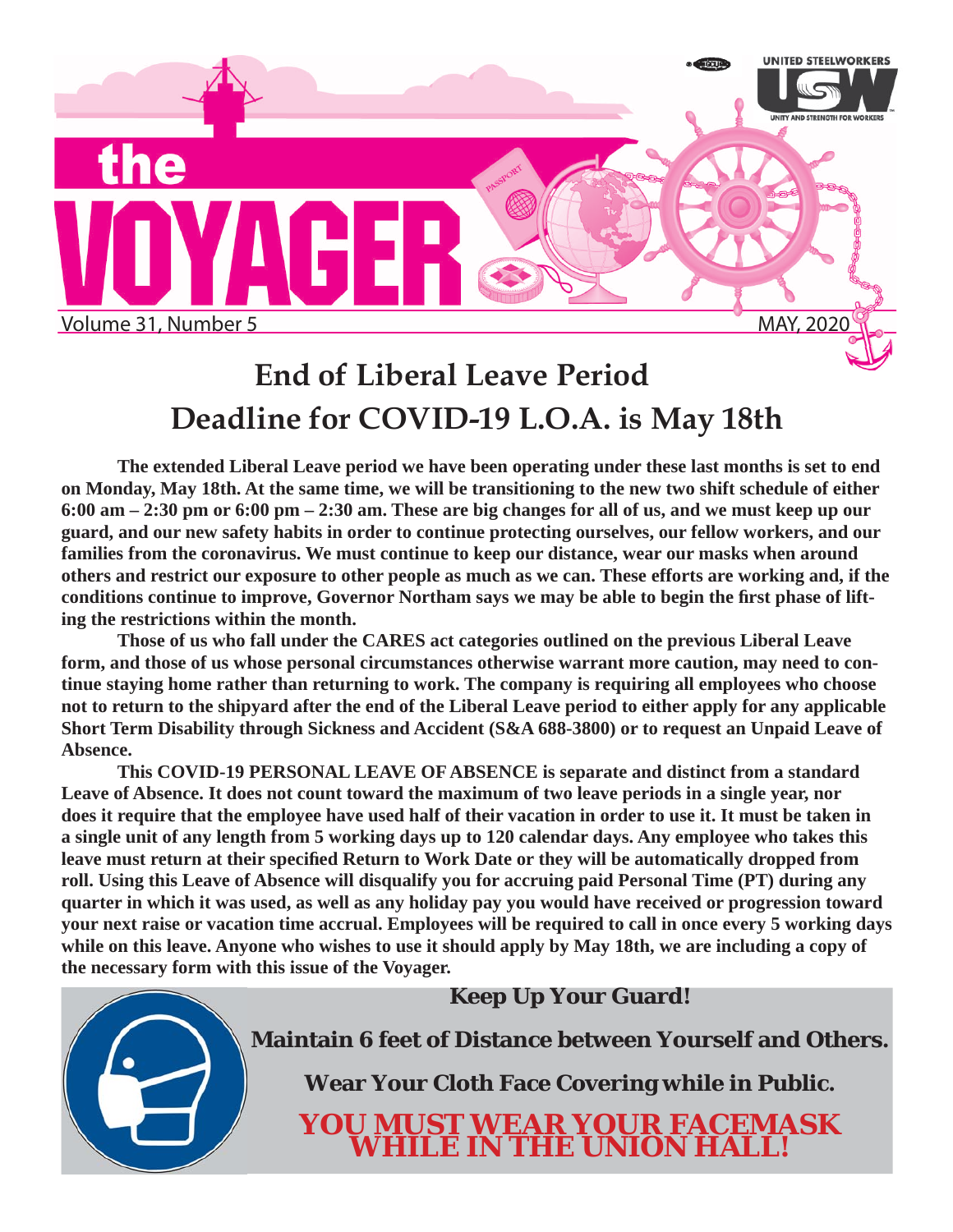### Page 2 MAY, 2020



**UNITY AND STRENGTH FOR WORKERS** 

**Executive Board President-Charles Spivey Vice President-Linwood Parrish Recording Secretary-Ashley Seabrook Financial Secretary-Verna Chamberliss Treasurer -Carolyn Ezell Guide-Phyllis Sessoms Guard-Chris Puckett Guard -Gloria Patterson Trustee-Raymond Lewis Trustee -Victor Boone Trustee-Alycia Allen Grievance Chairman-Harvey Bowden Offi ce 4306 Huntington Avenue, Newport News, Virginia 23607 Phone: 247-5291 / Fax: 247-0321 Voyager E-mail: voyager@uswa.hrcoxmail.com Office Hours:** Daily 8:00 a.m. - 4:30 p.m. **United Steelworkers AFL-CIO-CLC District Director - Ernest(Billy) Thompson International Offi cers** Thomas Conway, President • John Shinn, Sec/Treasurer David McCall, Vice-President, Administration Fred Redmond, Vice-President, Human Affairs

www.usw8888.com **Office**: Five Gateway Center, Pittsburgh, PA 15222 the

### **Contributing Staff Aaron McCann X43, Staff Member Jordan Patterson X33, Staff Member**

**The Voyager is published by Local 8888, Newport News. The Voyager is distributed free of charge to employees of Huntington Ingalls Industries by Local 8888 USW.**

### **Deadline Reminder:**

**Please remember that all information, articles and material to be included in the next "Voyager" must be delivered in writing to the Union Hall or emailed by Friday, May 29, 2020 "The Voyager" email address is: voyager@uswa.hrcoxmail.com**



**Greetings Union Brothers and Sisters:** 

 **We are still praying you and your families are safe and healthy. We know these have been an uncomfortable two months that we had to deal with this COVID-19 issue. I trust that we all have done what's best for our families. After all that's what matters the most to us.** 

 **As we, as a country, Company and Union try to get our lives back to normal, please continue to take all necessary precautions. We don't know if the worst is over or not. Our health and families' safety are our primary objectives.**

 **I still hear and address as many of your concerns as possible. I've stepped back from writing and doing television interviews, mainly because of being misquoted or advice from those who are in higher authority. We would love to give you every detail of our discussions with the Company and the International Union on your behalf, but that is not feasible. Our discussions include safety concerns about wearing masks, hazardous pay, social distancing, shift changes and much more. Until we get positive answers that are best for you, I'd rather not talk about them.**

 **I understand many of our members are frustrated. I'm frustrated myself. But let me assure you we are fi ghting as hard as we can behind the scenes.** We will continue that fight. We will **never forget what we had to deal with during the past months. I'm not upset with some of the negative comments thrown at me. I was elected by the people and they have a right to expect me to keep them protected and get the best compensation for the service given to this company. It comes with the job. Keep pushing. Call me with your concerns and leave a voicemail with a number that I can return your call. We will get through this and become a better person, Company, Country and Union by the Grace of God.**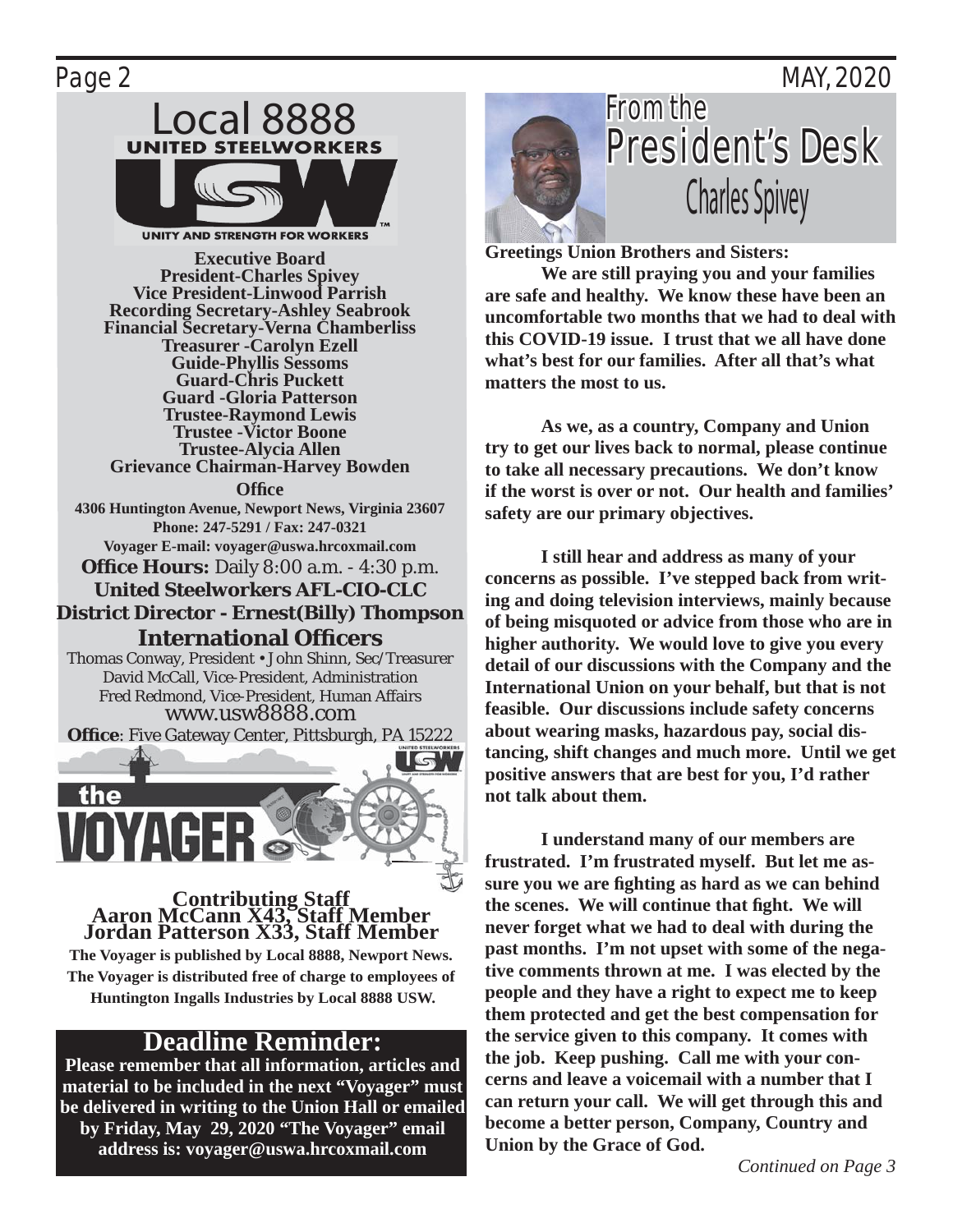**Annual Enrollment for Delta Dental and Afl ac is coming soon. Be on the look-out for the date. If you have not completed your Annual**  Enrollment for your medical benefits and updated **your tobacco status, you can still do so by calling the Huntington Ingalls Benefi ts Center (HIBC) at 1-877-216-3222. They are open Monday – Friday 9:00 am to 6:00 pm. Remember the new plan year starts July 1, 2020, so you must call before then. If you do not update your tobacco status, you will be paying premiums as a tobacco user.**

 **Many of our Union events have been cancelled. The Summer Institute for District 8888 will not be held this year. The USW International Convention is postponed until 2022.**

 **Finally, brothers and sisters, stay safe and protect your families and yourself as we begin to return to a new normal.** 



## MAY, 2020 Page 3  **Special Benefi ts Committee**

**Verna M. Chamberliss, Chair, X42**

**WEAR YOUR FACEMASK IN THE UNION HALL! DELTA DENTAL OPEN ENROLLMENT SIGN UP PERIOD JUNE 1 THRU JULY 31, 2020**

Coverage Effective October 1, 2020 Information available at your Local Union Hall Every Wednesday and Thursday 8 AM - 4:30 PM During the sign up period.

The two Plans offered with no rate or benefit

**changes are Delta Dental PPO** and **Delta Dental EPO Plan** USW LOCAL 8888 4306 Huntington Avenue Newport News, VA 23607

**Contact Special Benefi ts at (757)247-5291 ext 118 You do not need to complete a new enrollment form UNLESS YOU ARE MAKING CHANGES;**

**Solidarity Forever**



**Charles Spivey**

IMPORTANT!!! UNION MEMBERS MUST NOTIFY THE UNION TO TERMINATE COVERAGE IF YOU TERMINATE YOUR MEMBERSHIP AND/OR EMPLOYMENT, RETIRE, BECOME SALARIED, GO OUT ON SICK/ ACCIDENT/DISABILITY OR NO LONGER WANT COVERAGE.

All New Enrollees Will Be Eligible for Exciting Prize Drawings

You will need the Social Security Numbers of those you intend to enroll.

### **Aflac BENEFITS FOR USW LOCAL 8888 Open Enrollment**

| ALL AFLAC POLICIES PAY CASH<br><b>BENFFITS</b>                                                                                                                                                                                         | <b>Disability - Pays from 1st Day for</b><br>accidents – after 7 days for Sickness.                                  |  |
|----------------------------------------------------------------------------------------------------------------------------------------------------------------------------------------------------------------------------------------|----------------------------------------------------------------------------------------------------------------------|--|
| DIRECTLY TO THE POLICYHOLDER                                                                                                                                                                                                           | Critical Illness - Pays \$15,000 for<br>listed critical illnesses (Heart Attack -                                    |  |
| Hospital Plan - pays cash benefits to you<br>when confined in the hospital for any<br>reason.<br>Life Insurance - With "ratelock" - builds<br>cash value – keep it your whole life! Even<br>through retirement - available for family. | Stroke - Cancer, etc.)<br><b>Accident</b> - pays benefits for covered<br>accidents that happen on or off the<br>job. |  |
|                                                                                                                                                                                                                                        | Ω.                                                                                                                   |  |

**All New Enrollees will be Eligible for Exciting Prize Drawings** 

**ENROPTER THE SPENDING SPIER OF EXCITED PRIZE DRAWINGS**<br> **ENROPTER COVERAGE EFFECTIVE – SEPT. 1, 2020**<br>
Information Available at your Union Hall – every Wednesday & Thursday – 8 AM to 4:30 PM **Information Available at your Union Hall – every Wednesday & Thursday – 8 AM to 4:30 PM**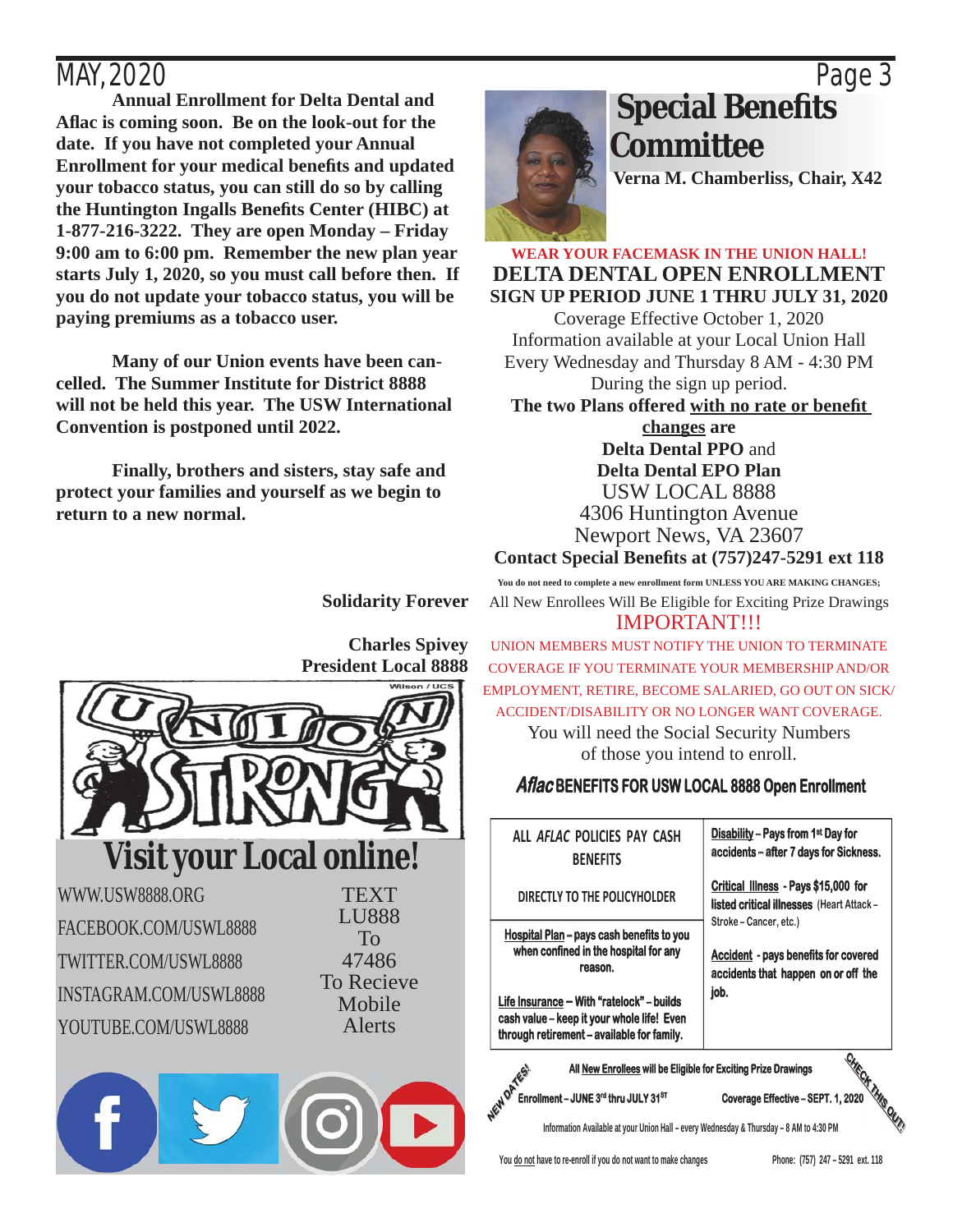# RELIEF FOR WORKERS AFFECTED BY THE CORONAVIRUS WHAT YOU NEED TO KNOW ABOUT THE CARES ACT

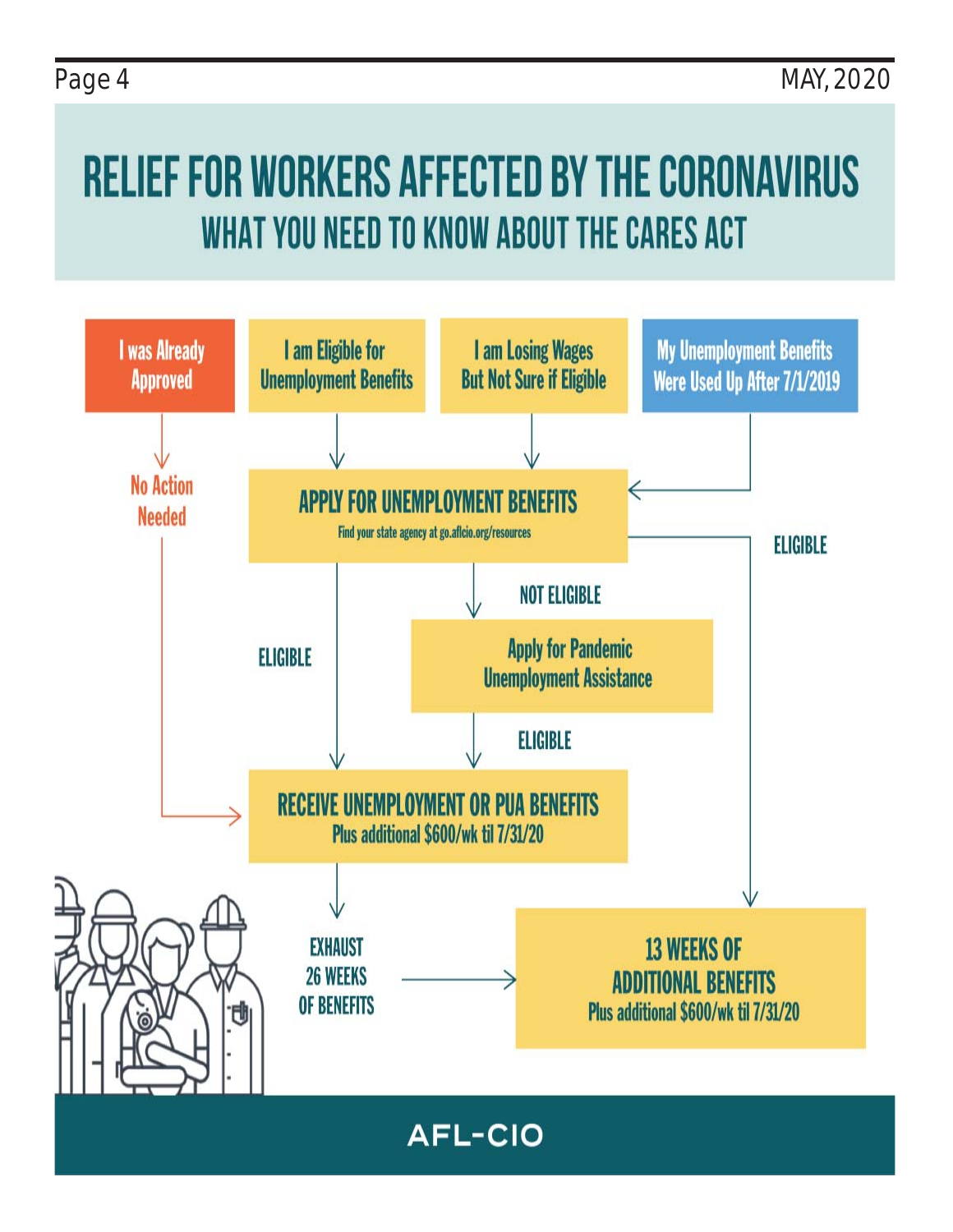

patient during this trying time.

# $M$ Announcements  $P^{\text{age 5}}$

 **BIRTHDAYS**

Kenneth Christian (X-33) May 25 Max Elliot-Blunt (X-36) - May 26 A.C. Boone (O-38) - May 27 Sheila Harrison (X-33) - May 27 Felicia Harvey (O-46) - May 27 Melvin Perry (X-33) - May 27 Tiffani Eley  $(X-15)$  - May 28

 In order to protect our members and the public, as well as comply with CDC Guidance: All Community Outreach and Social Events, as well as Monthly Membership Meetings are postponed for the duration of the crisis. Please watch for more information going forward on our website and social media. Thank you for your patience.

### **Resources For SteelWorkers**

| <b>USW</b> International                                              |                                                                 | -CANCELED-                                     |
|-----------------------------------------------------------------------|-----------------------------------------------------------------|------------------------------------------------|
| COVID-19<br><b>Resources Page</b>                                     | www.usw.org/members/coronavirus-resources                       | <b>Deadline for</b><br>"Voyager" will be May 2 |
| <b>COVID-19 Phone Line</b>                                            | 1-844-243-8749                                                  |                                                |
| Press "2" For Medical Clearance/ Badge Re-Activation                  |                                                                 |                                                |
| Press "3" For Temporary Flexible Work Arrangements                    |                                                                 |                                                |
| <b>TELADOC</b>                                                        | teladoc.com                                                     |                                                |
| 24/7, 365 Doctor Consultation                                         | 1-800-835-2362                                                  | We will resume our ou                          |
|                                                                       | \$10 Fee Waived for General Medicine and Behavior Consultations | efforts upon the concl<br>of this pandemic     |
| <b>Sickness and Accident</b>                                          |                                                                 |                                                |
| <b>Leave of Absence</b>                                               | 688-3800                                                        |                                                |
| FMLA and COVID-19 Medical Leave                                       |                                                                 |                                                |
| May Require Documentation                                             | 688-8006                                                        | <b>MEMORIAL</b>                                |
| <b>Contact Labor Relations</b>                                        |                                                                 | <b>REMEMBER AND HON</b>                        |
| Kashable                                                              | www.kashable.com                                                | <b>May 25, 2020</b>                            |
| <b>Payroll Deduction Loans</b>                                        | 646-663-4353                                                    | <b>**IMPORTANT**</b>                           |
| From \$250 - \$20,000                                                 | support@kashable.com                                            | Union members must notify the U                |
| YOU MUST WEAR YOUR FACEMASK IN THE UNION HALL!                        |                                                                 | terminate coverage.                            |
| All Union Services and Committees remain available for our mem-       |                                                                 | If you terminate your membership and/or en     |
| bers. However we are not allowing walk-in consultations at this time. |                                                                 |                                                |
| Please call the Union Hall (247-5291) ahead of time to make an        |                                                                 | become salaried, go out on Sio                 |
| appointment with the appropriate Committee, leave a message with your |                                                                 | Accident/ disability or                        |
| Name, Phone Number, and a brief summary of your concern. Please be    |                                                                 | no longer want Dental/Aflac cover              |



Saturday, May 16, 2020 Monthly Membership Meeting -CANCELED-

ior 'Yay 29, 2020



ur outreach **conclusion** lemic.



**HONOR** 

tify the Union to prage. and/or employment, retire, out on Sick/ .<br>Accident no longer want Dental/Aflac coverage.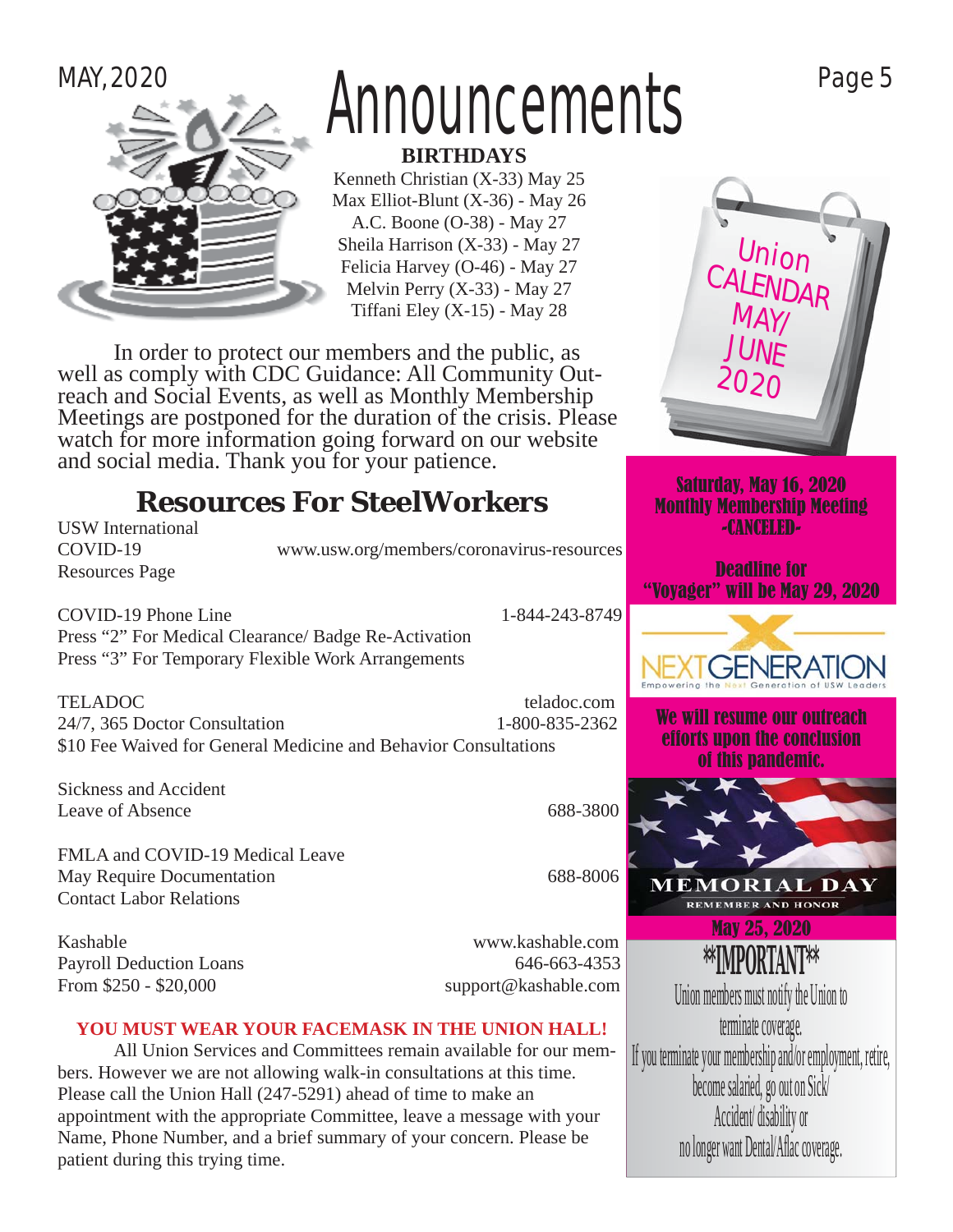## Montagna Klein Camden, LLP

*Counselors at law* 



**Charles Montagna John Klein Gregory Camden** 

### **All Injured Workers**

 During the Coronavirus pandemic, many employers have been forced to furlough employees or reduce their working hours. If you suffered a work injury and returned to work with light duty restrictions that prevented you from doing your pre-injury job, you might be entitled to additional workers compensation benefits. Here are some examples:

**Temporary Total Disability Benefits**: If you were working light duty for your employer and were laid off of the job due to the Coronavirus you may be entitled to your full temporary total disability benefits while you wait to be called back to work, or while the employer tries to find other work for you;

**Temporary Partial Disability Benefits:** If you are working light duty, but your employer is not letting you work overtime or has reduced the number of hours you are working, you may be entitled to temporary partial disability benefits to supplement your wages to the same amount you were earning before you were injured;

**Permanent Partial Disability Benefits:** Even if you are continuing to work, if you suffered a permanent injury to your arms, legs, eyes or ears, you may be entitle to permanent partial disability benefits. These are payments the employer owes you for the loss of use of the extremity and are paid even if you are earning your regular wages. Please note that many employers will tell you that you cannot recover these benefits for hearing loss until you retire. This is not accurate. You can pursue the benefits now if you have a noise induced hearing loss. Then when you retire, if you suffer additional hearing loss, you can pursue a supplemental claim at that time. If you have questions about any of the above benefits, or need assistance pursuing these benefits, please contact us at **757-622-8100**.

**425 Monticello Avenue 4302 Huntington Avenue** 

**757-622-8100 www.montagnalaw.com 757-380-8100** 

**Norfolk, Virginia 23510 Newport News, Virginia 23607** 

**DUI/DWI** Personal Injury Social Security

**Family Law Traffic Court Workers' Compensation Claims**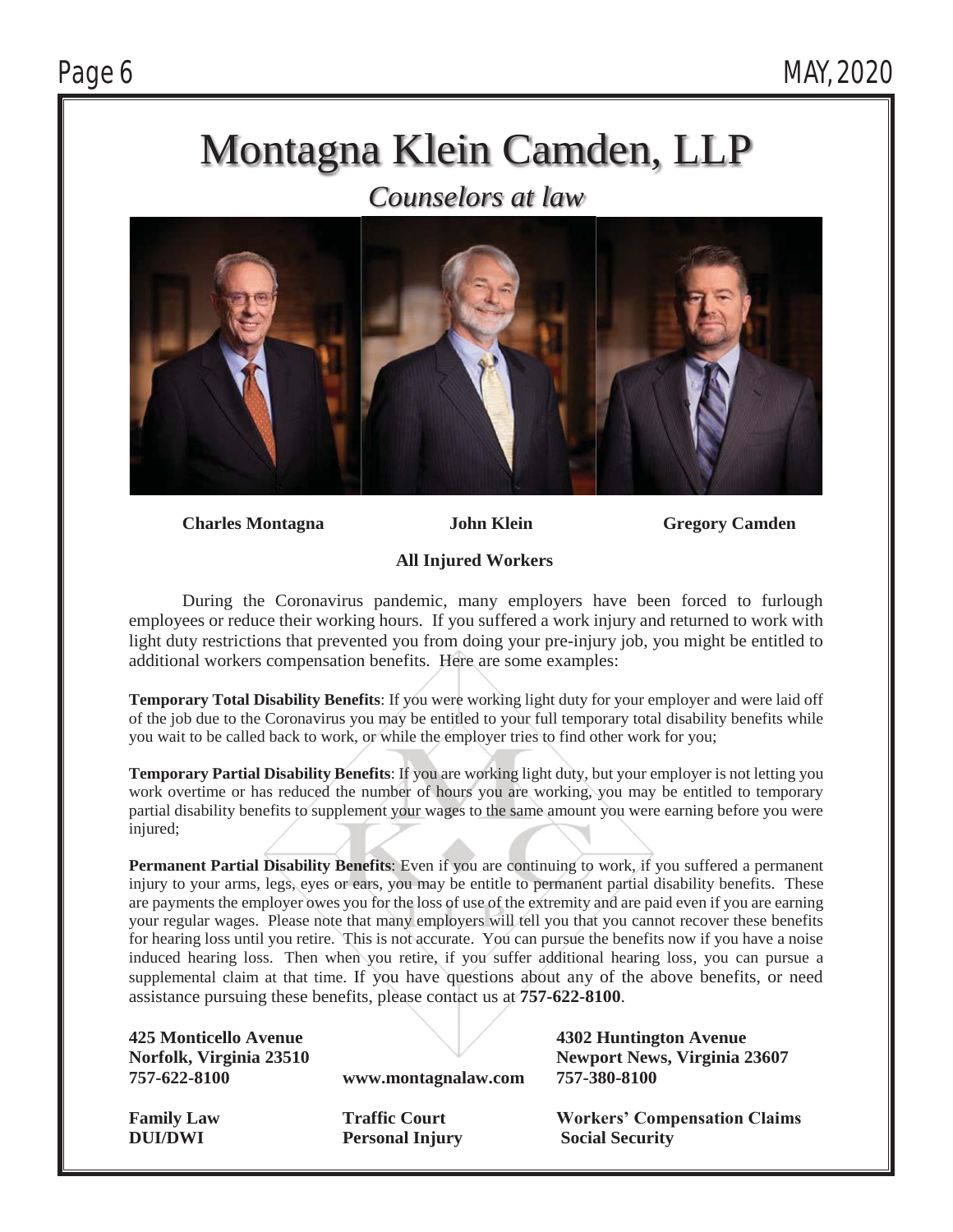

### **TOP LAWYERS OF WORKERS' COMPENSATION:**



## Charlene A. Morring

Have you checked out the article online regarding Attorney Morring? Morring Law continues its' fight for injured workers and the disabled. If you or a loved one needs an experienced attorney, call Morring Law at 1-855-MOR-COMP.

### Here's a snippet of the article:

When Charlene Morring was asked about why she chose to pursue worker compensation she answered by saying "[Growing up], my father was a very hard worker. I saw him get injured at work like three or four times, it was crazy."

> Questions? Give our office a call. We are here to FIGHT for you! Phone No: (757) 223-1107 Licensed in Virginia and North Carolina www.morringlaw.com